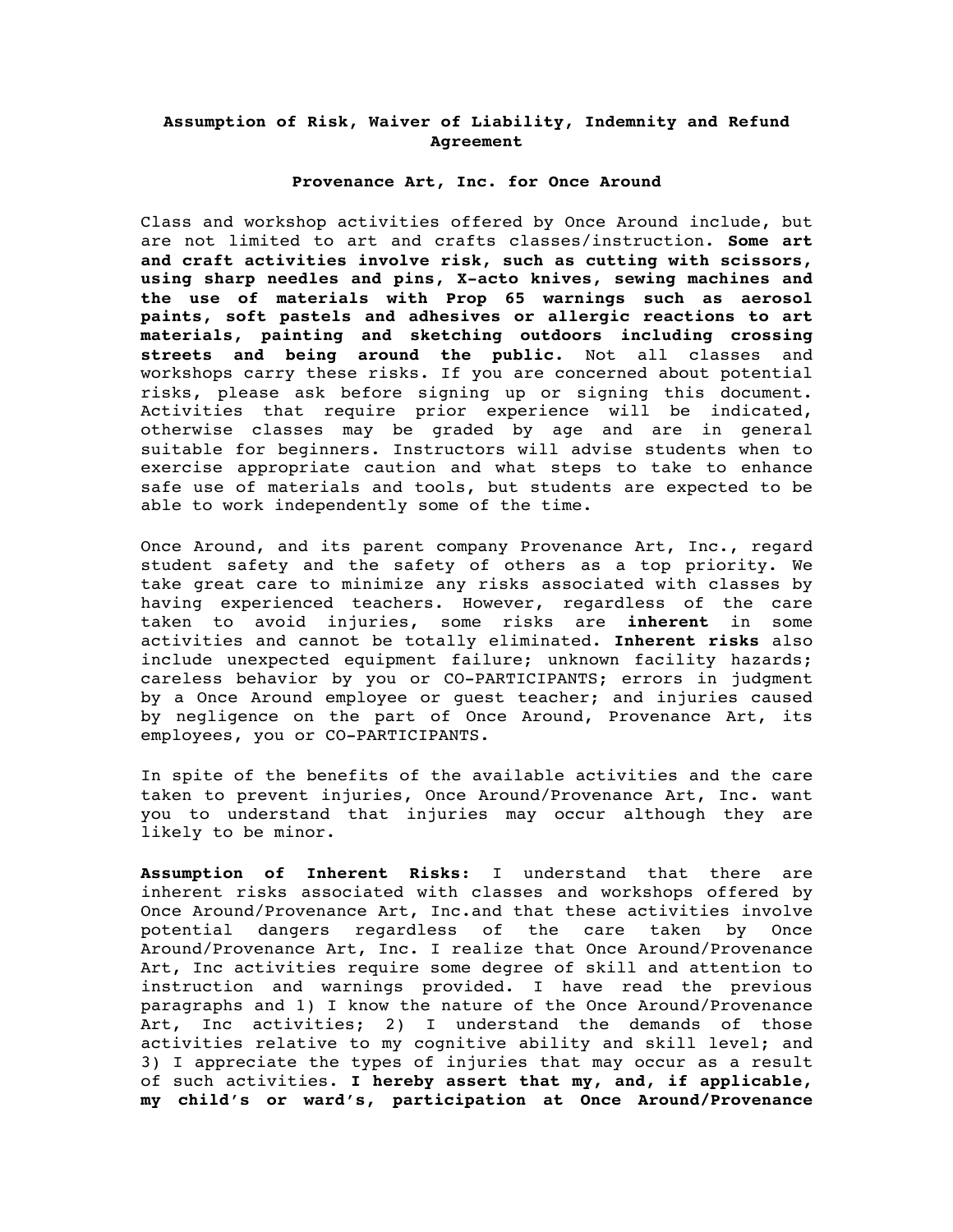**Art, Inc. is voluntary and that I knowingly assume all inherent risks of the activity on behalf of myself and, if applicable, my child or ward.** 

**Waiver of Liability for Ordinary Negligence of Once Around/Provenance Art, Inc.** : In consideration of permission to participate in workshops and classes at and use the property, facilities, equipment, and services of Once Around/Provenance Art, Inc, today and on all future dates, **I** (on behalf of myself, my child or ward, my spouse, heirs, personal representatives, my estate, my parents and assigns – referred to hereafter as "RELEASING PARTIES*"*) **do hereby waive, release, discharge and covenant not to sue** Once Around/Provenance Art, Inc, and their respective owners, directors, officers, employees, volunteers, independent contractors, guest teachers, agents, affiliates, successors, assigns, and equipment suppliers -- referred to hereafter as "PROTECTED PARTIES") from liability **from any and all claims arising from the use of the Once Around/Provenance Art, Inc. facilities including any injury resulting from the ordinary negligence** of the PROTECTED PARTIES*.* 

This agreement applies to 1) **personal injury** (including death) from incidents or illnesses arising from participation in Once Around/Provenance Art, Inc. activities (including, but not limited to: rclasses, and instruction; individual use of facilities, equipment, and all premises including the restroom, storage room, associated sidewalks and parking lots), to 2) any and all claims resulting from the damage to, loss of, or theft of **property,** and to 3) **consequential and other damages**, such as but not limited to your inability to work, resulting from any injury or loss.

**Indemnification**: I, on behalf of myself and, if applicable, my child or ward, also agree to hold harmless, defend, and indemnify Once Around/Provenance Art, Inc. (that is, defend and pay any judgment and costs, including investigation costs, attorneys' fees, experts' fees and related expenses) from any and all claims of the RELEASING PARTIES arising from my and, if applicable, my child's or ward's, death, injury, or loss due to involvement in Once Around/Provenance Art, Inc. activities (including those **arising from the inherent risks** of the activity or the **ordinary negligence** of PROTECTED PARTIES*.*)

I, on behalf of myself and, if applicable, my child or ward, further agree to hold harmless, defend, and indemnify Once Around/Provenance Art, Inc. and PROTECTED PARTIES (that is, defend and pay any judgment and costs, including investigation costs, attorneys' fees, experts' fees and related expenses) against **any and all claims of CO- PARTICIPANTS**, rescuers, and others arising from my and, if applicable, my child's or ward's, conduct in the course of using the Once Around/Provenance Art, Inc. facilities.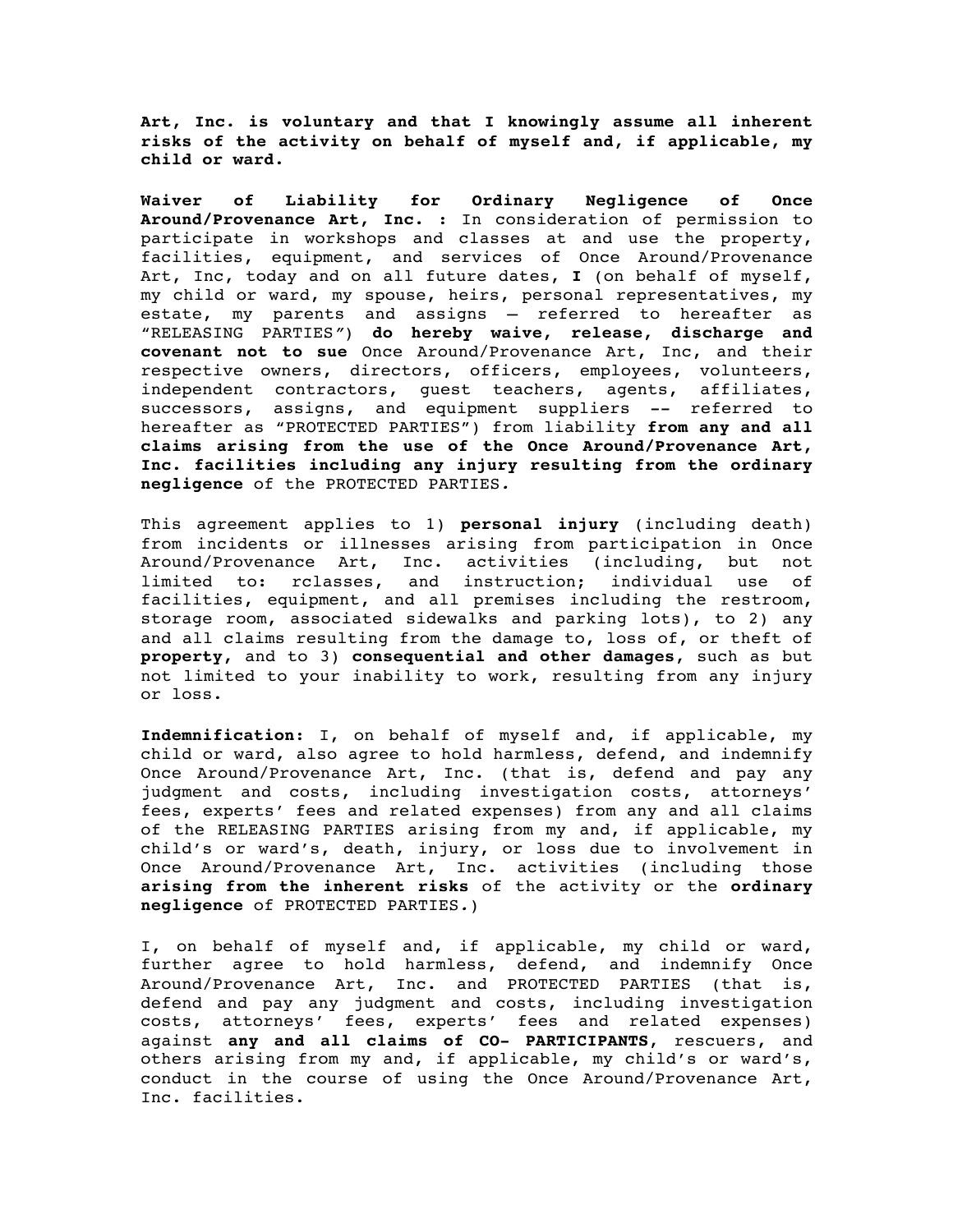#### **Tuition and Refund Policy**

Formal enrollment for a workshop begins as soon as the spot in a class is requested via telephone, text message, email or in person and the name and contact information of the participant is provided. Payment in full must be made prior to participation a class or workshop. Once Around/Provenance Art, Inc. has a limited enrollment and reserves the right to refuse entry and acceptance into a workshop or remove a student for any reason. Due to the small size and limited enrollment of classes and workshops, all sessions are non-refundable. We do our best to be as flexible as possible concerning this policy. Please contact us with any questions. In the event the bank returns a check with "insufficient funds", we require a replacement check in the original amount plus coverage of any fees charged to our account by our bank due to this matter.

## **Clarifying Clauses:**

1) I, on behalf of myself and, if applicable, my child or ward, confirm that this agreement supersedes any and all previous oral or written promises or agreements. I understand that **this is the entire agreement between me and, if applicable, my child or ward, and** Once Around/Provenance Art, Inc. and cannot be modified or changed in any way by representations or statements by any agent or employee of Once Around/Provenance Art, Inc.

2) I, on behalf of myself and, if applicable, my child or ward, further expressly agree that the foregoing Assumption of Risk, Waiver of Liability, and Indemnification Agreement is intended to be as broad and inclusive as is permitted by the laws of the State of California and that **if any portion thereof is held invalid, it is agreed that the balance shall, notwithstanding, continue in full legal force and effect**.

3) I, on behalf of myself and, if applicable, my child or ward, agree that if any dispute shall arise from this Agreement or from my or my child's or ward's use of the Once Around/Provenance Art, Inc. facilities, I and, if applicable, my child or ward, shall first engage in good faith efforts to **mediate** the dispute. Any agreement reached will be formalized by a written contractual agreement at that time. Should the issue not be resolved by mediation, I, on behalf of myself and, if applicable, my child or ward, agree that all disputes, controversies, or claims arising out of this Agreement or use of the Once Around/Provenance Art, Inc. facilities shall be submitted to **binding arbitration** in accordance with the Commercial Arbitration Rules of the American Arbitration Association then in effect. The arbitrator shall have no power to make any errors of law or of legal reasoning.

4) I, on behalf of myself and, if applicable, my child or ward, also understand that **if legal action is brought, the appropriate**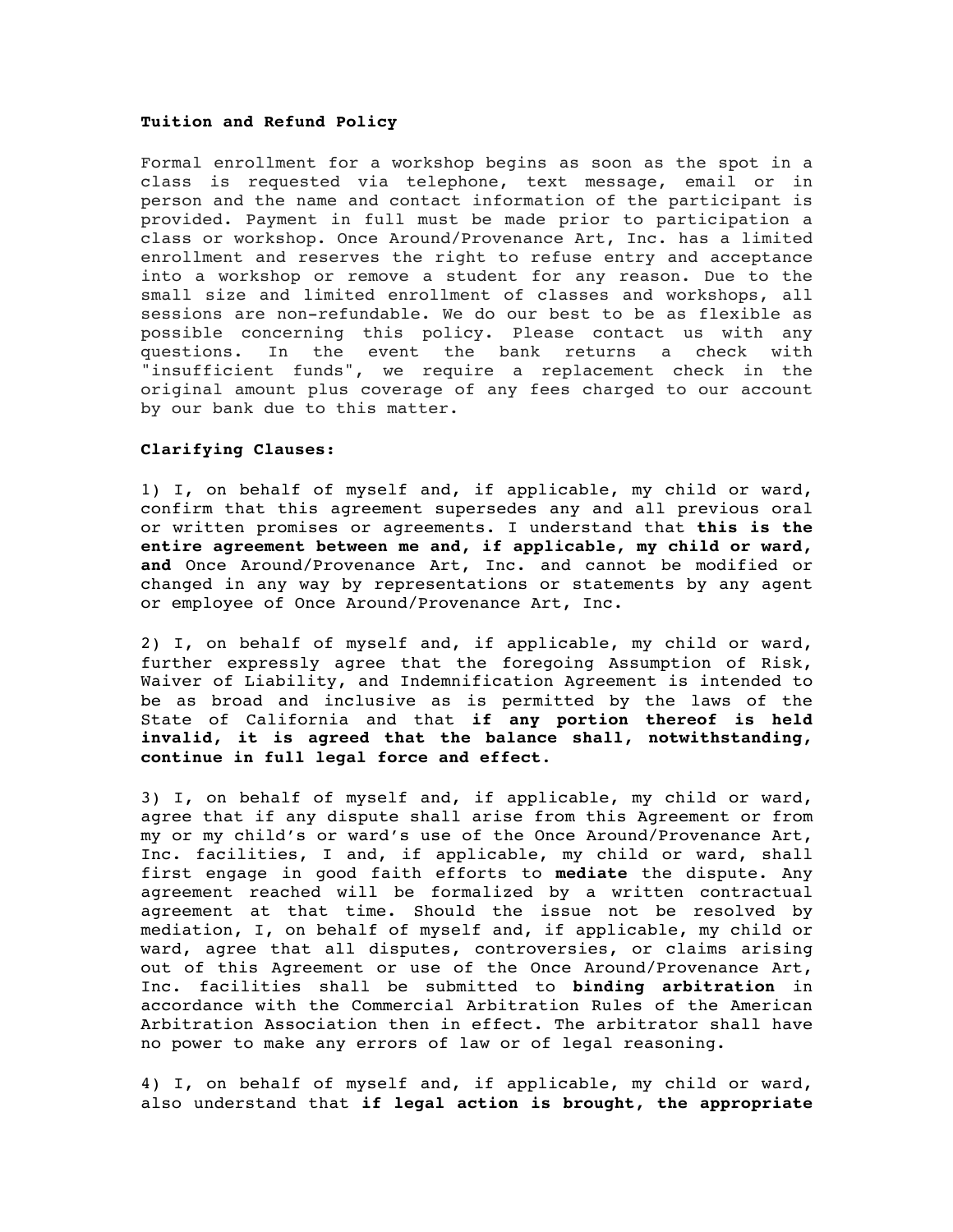**trial court for the county of Marin in the State of California has the sole and exclusive jurisdiction** and that only the substantive laws of the State of California shall apply.

**Acknowledgements to Promote Safety at Once Around/Provenance Art, Inc.:** These acknowledgements aid Once Around/Provenance Art, Inc. in providing for your safety.

*Health Status* – I, on behalf of myself and, if applicable, my child or ward, assert that:

- I and, if applicable, my child or ward, possess sufficient physical fitness, cognitive ability and coordination to enable safe participation in Once Around/Provenance Art, Inc. activities.
- I and, if applicable, my child or ward, assume the risks of all medical conditions (e.g., asthma, diabetes, anaphylaxis, epilepsy, heart disease or high blood pressure).
- I and, if applicable, my child or ward, will cease activity if there is discomfort.

*Emergency Care* – I, on behalf of myself and, if applicable, my child or ward**,** assert that

- Once Around/Provenance Art, Inc. can administer emergency first aid, CPR, and use an AED if deemed necessary.
- Once Around/Provenance Art, Inc. can secure emergency medical care or transportation (i.e., EMS) if deemed necessary.
- I assume all costs of emergency medical care and transportation.

*Rules & Safety* – I, on behalf of myself and, if applicable, my child or ward, agree:

- To abide by all safety-related rules while participating.
- To attempt only activities that each feels capable of performing safely.
- To inform Once Around/Provenance Art, Inc. immediately if I and, if applicable, my child or ward, see conduct or a facility condition or materials that endanger others.
- That I and, if applicable, my child or ward, understand the importance of safety rules and safety equipment, **particularly listening to instructions and warnings from teachers/supervisors**.
- That Once Around/Provenance Art, Inc. has the authority to terminate participation if it is deemed a danger to you or others.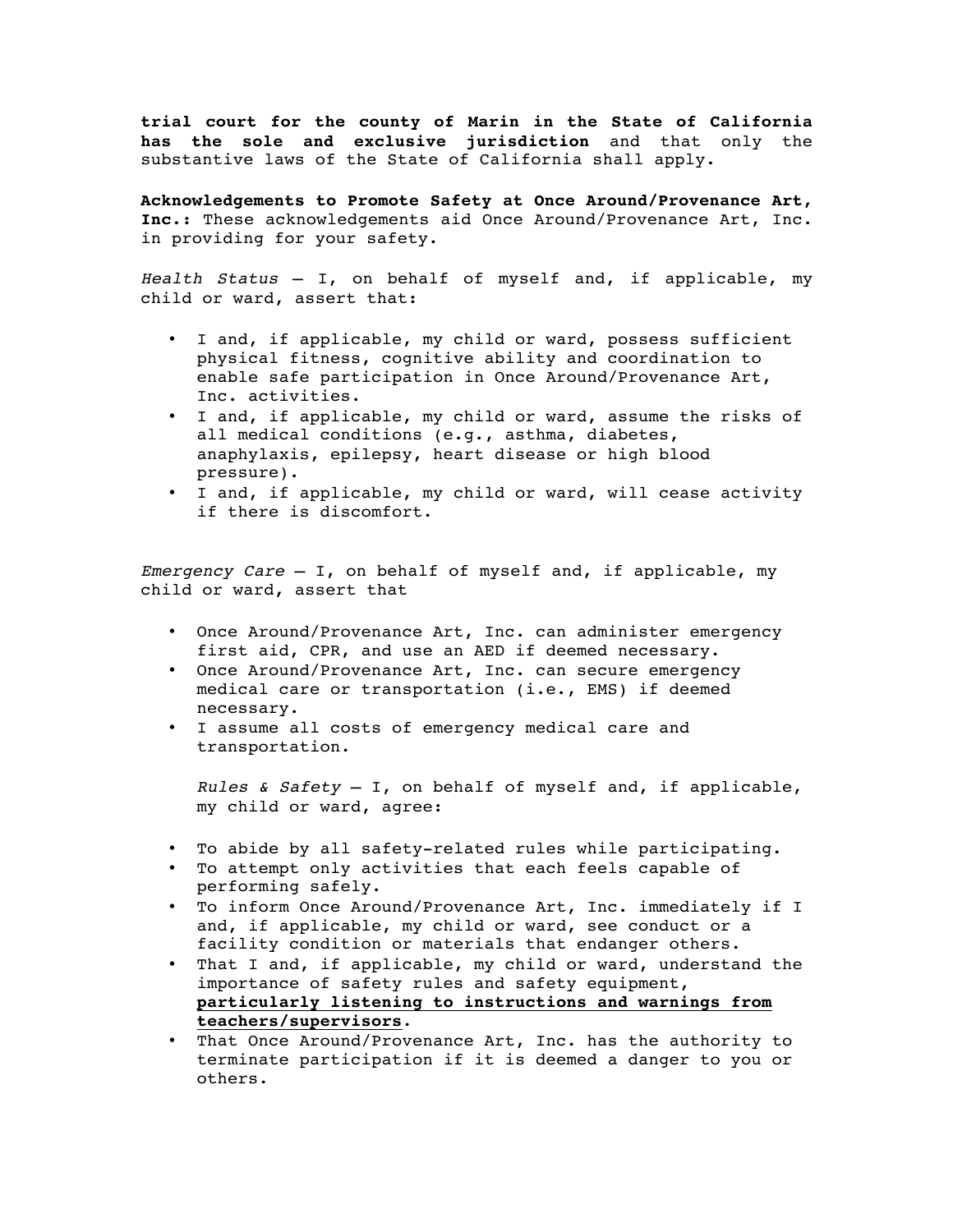**Acknowledgment of Understanding:** If applicable, **I assert that I have explained the risks of the activity to my child or ward and that he or she understands the agreement.** I have read this Agreement and fully understand its terms. I understand that I am giving up substantial rights, including my rights, the rights of my child or ward, if applicable, and the rights of any RELEASING PARTY to sue for damages in the event of death, injury or loss. I further acknowledge that I, on behalf of myself and, if applicable, my child or ward, am signing the agreement freely and voluntarily, and **intend my signature to be a complete and unconditional release of all liability, including that due to inherent risks of the activity or ordinary negligence** by the PROTECTED PARTIES, to the greatest extent allowed by law of the State of California.

*TODAY'S DATE \_\_\_\_\_\_\_\_\_\_\_\_\_\_\_\_\_\_\_\_\_\_\_\_ (MM/DD/YYYY)*

*Adult Participant Section AND/OR Parent / Court Appointed Legal Guardian Section:* 

*Parent / Court Appointed Legal Guardian must sign below if Participant is a Minor (under 18 years of age)* 

Name of Adult Participant AND/OR Parent/Legal Guardian (Print):

Signature of Adult Participant AND/OR Parent/Legal Guardian:

# *Minor Participant Section (under 18 years of age) MINOR'S WAIVER MUST BE SIGNED BY THEIR PARENT/LEGAL GUARDIAN (ABOVE)*

Full Name of MINOR PARTICIPANT (Print)

\_\_\_\_\_\_\_\_\_\_\_\_\_\_\_\_\_\_\_\_\_\_\_\_\_\_\_\_\_\_\_\_\_\_\_\_\_\_\_\_\_\_\_

\_\_\_\_\_\_\_\_\_\_\_\_\_\_\_\_\_\_\_\_\_\_\_\_\_\_\_\_\_\_\_\_\_\_\_\_\_\_\_\_\_\_\_

\_\_\_\_\_\_\_\_\_\_\_\_\_\_\_\_\_\_\_\_\_\_\_\_\_\_\_\_\_\_\_\_\_\_\_\_\_\_\_\_\_\_\_

MINOR Date of Birth (MM/DD/YYYY)

Full Name of MINOR PARTICIPANT (Print)